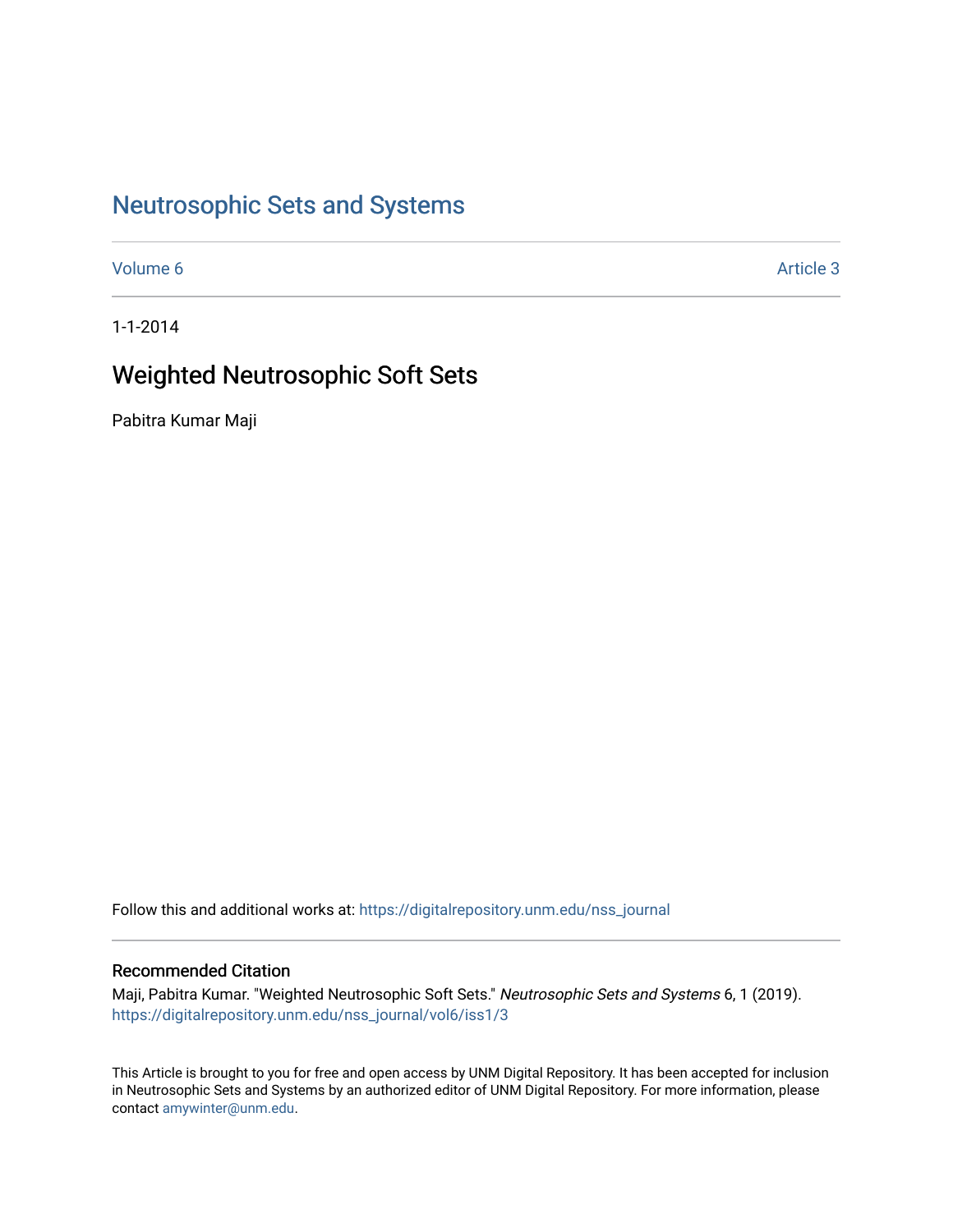

# Weighted Neutrosophic Soft Sets

#### **Pabitra Kumar Maji<sup>1</sup> ' 2**

<sup>1</sup> Department of Mathematics, B. C. College, Asansol, West Bengal, 713 304, India. E-mail: [pabitra\\_maji@yahoo.com](mailto:pabitra_maji@yahoo.com) 2 Department of Mathematics, K. N. University, Asansol, West Bengal, 713 301, India. E-mail: pabitra\_maji@yahoo.com

**Abstract**. In this paper we study the concept of neutrosophic soft sets. Imposing some weights on the parameters considered we introduce here weighted neutrosophic soft sets. Some operations like union, intersection, complement, AND, OR etc. have been defined on this new concept. Some properties of these newly defined operations have also been verified .

**Keywords:** Soft sets, neutrosophic sets, neutrosophic soft sets, weighted neutrosophic soft sets.

#### **1 Introduction**

The soft set theory initiated by Molodtsov [ 1 ] has been proved as a generic mathematical tool to deal with problems involving uncertainties or imprecise data. So called traditional tools such as fuzzy sets [ 2 ], rough sets

[ 3 ], vague sets [ 4 ], probability theory etc. can not be used successfully because of inadequecy present in the parametrization of the tools. Consequently, Molodtsov has shown that soft set theory has a potential to use in variety of many fields [ 1 ]. After its initiation a detailed theoretical construction has been introduced by Maji et al in [ 5 ] . Works on soft set theory is growing very rapidly with all its potentiality and is being used in different fields  $[6 - 11, 17, 19]$ . In case of soft set the parametrization is done with the help of words, sentences, functions etc.. For different characteristics of the parameters present in soft set theory different hybridization viz. fuzzy soft sets [12], soft rough sets [ 13 ], intuitionistic fuzzy soft sets [ 14 ], vague soft sets [ 15 ], neutrosophic soft sets [ 16 ] etc. have been introduced. In [ 16 ] the parameters considered are neutrosophic in nature. Imposing the weights on the parameters ( may be in a particular parameter also) we have introduced weighted neutrosophic soft sets in this paper. In section 2 of this paper we have a relevant recapitulation of some preliminaries for better recapitulation of some preliminaries for better understanding of the paper. In section 3 after defining weighted neutrosophic soft set we have defined some operations like union, intersection, AND, OR etc.. Some properties of these operations have also been verified in this section. Conclusions are there in the concluding section 4.

## **2 Preliminaries**

In this section we recall some relevant definitions.

**Definition 2.1 [ 18 ]** A neutrosophic set A on the universe of discourse X is defined as  $A = \{ \langle x, T_A(x), I_A(x), F_A(x) \rangle,$  $x \in X$ , where T, I, F :  $X \to$  ]– 0, 1+ [ and  $-0 \le T_A(x)$  +  $I_A(x) + F_A(x) \leq 3+$ .

From philosophical point of view, the neutrosophic set takes the value from real standard or non-standard subsets of ]− 0, 1+ [. But in real life application in scientific and engineering problems it is difficult to use neutrosophic set with value from real standard or non-standard subset of ]− 0,  $1+$  [. Hence we consider the neutrosophic set which takes the value from the subset of [0, 1].

**Definition 2.2 [ 18 ]** A neutrosophic set A is contained in another neutrosophic set B i.e. A  $\subseteq$  B if  $\forall x \in X$ ,  $T_A(x) \leq$  $T_B(x)$ ,  $I_A(x) \leq I_B(x)$ ,  $F_A(x) \geq F_B(x)$ .

**Definition 2.3 [ 16 ]** Let U be an initial universe set and E be a set of parameters.

Consider A  $\subset$  E. Let P( U ) denotes the set of all neutrosophic sets of U.

The collection ( F, A ) is termed to be the neutrosophic soft set over U, where F is a mapping given by  $F : A \rightarrow P(U)$ .

**Definition 2.4 [ 16 ]** Let ( F, A ) and ( G, B ) be two neutrosophic soft sets over the common universe U. ( F, A ) is said to be neutrosophic soft subset of  $( G, B )$  if  $A \subset B$ , and  $T_{F(e)}(x) \leq T_{G(e)}(x)$ ,  $I_{F(e)}(x) \leq I_{G(e)}(x)$ ,  $F_{F(e)}(x) \geq T_{G(e)}(x)$ ,

 $\forall e \in A, x \in U$ .

We denote it by  $(F, A) \subseteq (G, B)$ .

( F, A ) is said to be neutrosophic soft super set of ( G, B ) if  $( G, B )$  is a neutrosophic soft subset of  $( F, A )$ . We denote it by  $(F, A) \supseteq (G, B)$ .

**Definition 2.5 [ 16 ]** Equality of two neutrosophic soft sets.

Two NSSs ( F, A ) and ( G, B ) over the common universe U are said to be equal if  $(F, A)$  is neutrosophic soft subset of ( G, B ) and ( G, B ) is neutrosophic soft subset of  $(F, A)$ . We denote it by  $(F, A) = (G, B)$ .

**Definition 2.6 [ 16 ] NOT set of a set of parameters.** 

Let  $E = \{e_1, e_2, \dots, e_n\}$  be a set of parameters. The NOT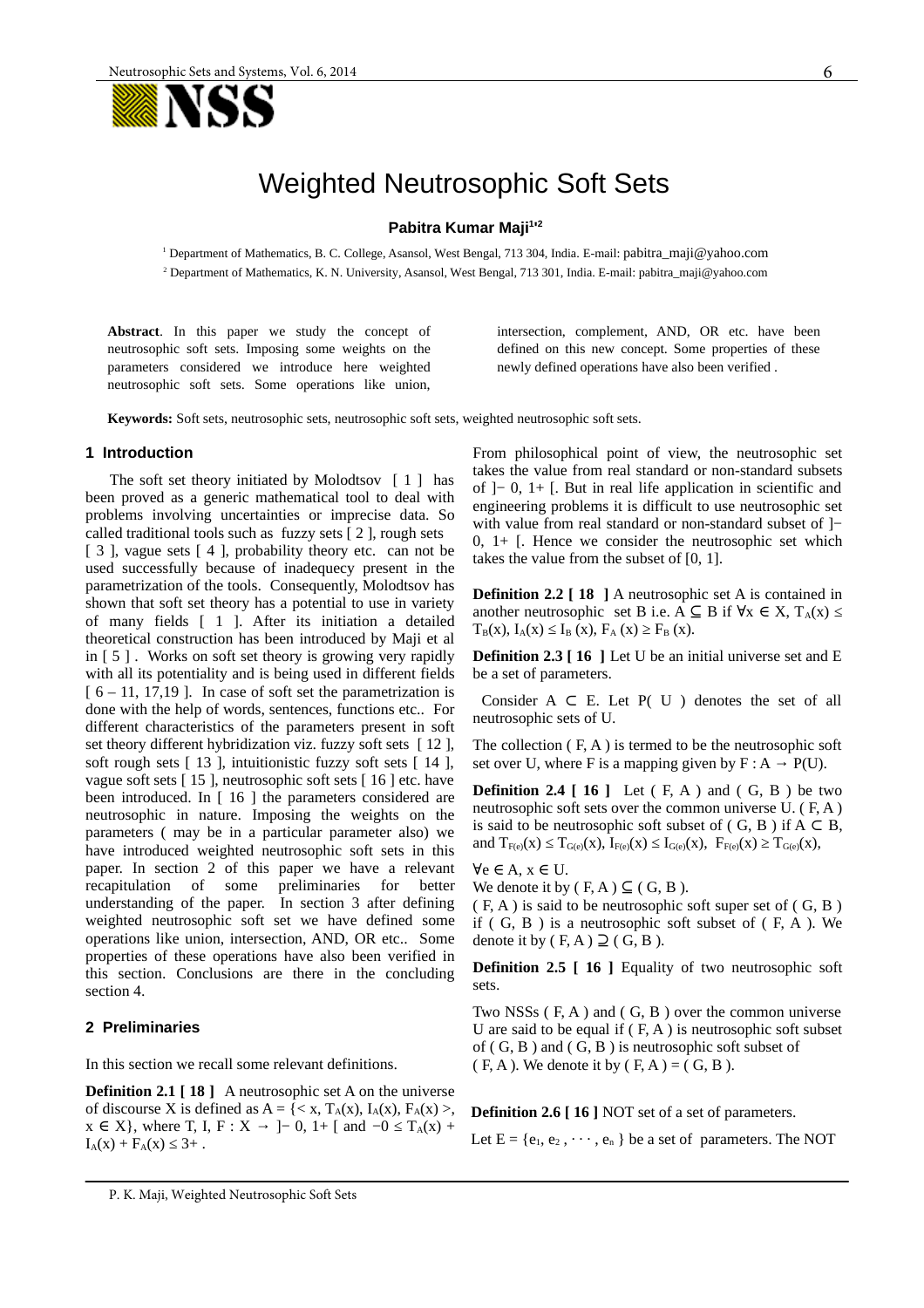set of E is denoted by  $\vert E \vert$  is defined by  $\vert E \vert = \{ \vert e_1, \vert e_2, \cdots \}$  $\cdot$ ,  $\cdot$  e<sub>n</sub> }, where  $\cdot$   $\cdot$   $\cdot$  = not  $\cdot$   $\cdot$   $\cdot$   $\cdot$  ( it may be noted that  $\cdot$  and  $\cdot$ are different operators ).

**Definition 2.7 [ 16 ]** Complement of a neutrosophic soft set.

The complement of a neutrosophic soft set ( F, A ) denoted by  $(F, A)^c$  and is defined as  $(F, A)^c = (F^c, |A|)$ , where

 $\mathrm{F}^\mathrm{c}\colon\mid\mathrm{A}\rightarrow\mathrm{P}(\mathrm{U})$  is a mapping given by  $\mathrm{F}^\mathrm{c}(\alpha)$  = neutrosophic soft complement with  $T_F^c{}_{(e)}(x) = F_{F(e)}(x)$ ,  $I_F^c{}_{(e)}(x) = I_{F(e)}(x)$ and  $F_{F^c(e)}(x) = T_{F(e)}(x)$ ,  $\forall x \in U$  and  $\forall e \in A$ .

**Definition 2.8 [ 16 ]** Union of two neutrosophic soft sets.

Let  $(H, A)$  and  $(G, B)$  be two NSSs over the common universe U. Then the union of  $(H, A)$  and  $(G, B)$  is denoted by '(  $H$ , A )  $\cup$  ( G, B )' and is defined by (  $H$ , A )  $\cup$  ( G, B ) = ( K, C ), where C = A  $\cup$  B and the truthmembership, indeterminacy-membership and falsitymembership of (K, C) are as follows:

$$
T_{K(e)}(x) = T_{H(e)}(x), \text{ if } e \in A - B, = T_{G(e)}(x), \text{ if } e \in B - A, = \max (T_{H(e)}(x), T_{G(e)}(x)), \text{ if } e \in A \cap B.
$$

 $I_{K(e)}(x) = I_{H(e)}(x)$ , if  $e \in A - B$ ,

 $= I_{G(e)}(x)$ , if  $e \in B - A$ , = (  $I_{H(e)}(x) + I_{G(e)}(x)$  )/2, if e ∈ A ∩ B.

 $F_{K(e)}(x) = F_{H(e)}(x)$ , if  $e \in A - B$ ,

 $= F_{G(e)}(x)$ , if  $e \in B - A$ , = min ( $F_{H(e)}(x)$ ,  $F_{G(e)}(x)$ ), if  $e \in A \cap B$ .

**Definition 2.9 [ 16 ]** Intersection of two neutrosophic soft sets.

Let  $(H, A)$  and  $(G, B)$  be two NSSs over the same universe U. Then the intersection of  $(H, A)$  and  $(G, B)$  is denoted by  $'(H, A) \cap (G, B)'$  and is defined by  $(H, A)$  $\cap$  ( G, B ) = ( K, C ), where C = A  $\cap$  B and the truthmembership, indeterminacy- membership and falsitymembership of (K, C) are as follows:

 $T_{K(e)}(x) = \min (T_{H(e)}(x), T_{G(e)}(x))$ , if  $e \in A \cap B$ .  $I_{K(e)}(x) = ( I_{H(e)}(x) + I_{G(e)}(x) )/2$ , if e ∈ A ∩ B.

 $F_{K(e)}(x) = \max (F_{H(e)}(x), F_{G(e)}(x))$ , if  $e \in A \cap B$ .

Now we are in the position to define weighted neutrosophic soft sets.

### **3 Weighted Neutrosophic Soft Sets**

**Definition 3.1** A neutrosophic soft set is termed to be a weighted neutrosophic soft sets if a weight  $(w_i, a$  real positive number  $\leq$  1) be imposed on the parameter of it. The ijth entries of the weighted neutrosophic soft set,

 $d_{ij} = w_{ij} \times c_{ij}$  where  $c_{ij}$  is the ij-th entry in the table of neutrosophic soft set.

The weighted neutrosophic soft sets (WNSS) for the neutrosophic soft sets (NSS) ( F, A ) with weights w associated with the parameter A is denoted by  $(F, A^w)$ .

**Example 3.1** For illustration we consider the **example** in [ 16 ]. Let U be the set of houses under consideration and E is the set of parameters which consist of neutrosophic words or phases with neutrosophic words. Consider  $E = \{$  beautiful, wooden, costly, very costly, moderate, green surroundings, in good repair, in bad repair, cheap, expensive }. Suppose that, there are five houses in the universe U given by,  $U = \{ h_1, h_2, h_3, h_4, h_5 \}$  and the set of parameters  $A = \{e_1, e_2, e_3, e_4\}$ , where  $e_1$  stands for the parameter 'beautiful', e<sub>2</sub> stands for the parameter  $\epsilon$  wooden', e<sub>3</sub> stands for the parameter 'costly' and the parameter e4 stands for 'moderate'. Suppose that,

- F(beautiful) =  $\{< h_1, 0.5, 0.6, 0.3>, < h_2, 0.4, 0.7, 0.6, \}$  $\langle h_3, 0.6, 0.2, 0.3 \rangle, \langle h_4, 0.7, 0.3, 0.2 \rangle,$  $\langle h_5, 0.8, 0.2, 0.3 \rangle$ ,
- $F(wooden) = \{< h_1, 0.6, 0.3, 0.5>, < h_2, 0.7, 0.4, 0.3>,\}$  $< h_3$ , 0.8, 0.1, 0.2 >,  $< h_4$ , 0.7, 0.1, 0.3 >,  $\langle h_5, 0.8, 0.3, 0.6 \rangle$
- $F(costly) = \{< h_1, 0.7, 0.4, 0.3>, < h_2, 0.6, 0.7, 0.2>,$  $\langle h_3, 0.7, 0.2, 0.5 \rangle, \langle h_4, 0.5, 0.2, 0.6 \rangle,$  $\langle h_5, 0.7, 0.3, 0.4 \rangle$
- F(moderate) =  $\{< h_1, 0.8, 0.6, 0.4>, < h_2, 0.7, 0.9, 0.6, \}$  $\langle h_3, 0.7, 0.6, 0.4 \rangle, \langle h_4, 0.7, 0.8, 0.6 \rangle,$  $\langle h_5, 0.9, 0.5, 0.7 \rangle$ .

Then the neutrosophic soft set ( F, A ) describing the attractiveness of the houses given in the following tabular form.

| U | beautiful             | wooden                                                                     | costly                                                | moderate        |
|---|-----------------------|----------------------------------------------------------------------------|-------------------------------------------------------|-----------------|
|   |                       | $h_1$ (0.5, 0.6, 0.3) (0.6, 0.3, 0.5) (0.7, 0.4, 0.3)                      |                                                       | (0.8, 0.6, 0.4) |
|   |                       | $h_2(0.4, 0.7, 0.6)$ (0.7, 0.4, 0.3) (0.6, 0.7, 0.2) (0.7, 0.9, 0.6)       |                                                       |                 |
|   | $h_3$ (0.6, 0.2, 0.3) |                                                                            | $(0.8, 0.1, 0.2)$ $(0.7, 0.2, 0.5)$ $(0.7, 0.6, 0.4)$ |                 |
|   | $h_4$ (0.7, 0.3, 0.2) |                                                                            | $(0.7, 0.1, 0.3)$ $(0.5, 0.2, 0.6)$ $(0.7, 0.8, 0.6)$ |                 |
|   |                       | $h_5(0.8, 0.2, 0.3)$ $(0.8, 0.3, 0.6)$ $(0.7, 0.3, 0.4)$ $(0.9, 0.5, 0.7)$ |                                                       |                 |

**Table 1:** The Neutrosophic Soft Sets ( F, A ).

Imposing the weights  $w_1 = 0.3$ ,  $w_2 = 0.6$ ,  $w_3 = 0.4$ ,  $w_4 = 0.7$ respectively for the parameters 'beautiful', 'wooden', 'costly' and 'moderate' the weighted neutrosophic soft sets (WNSS) corresponding to the neutrosophic soft sets ( F, A ) denoted by  $(F, A^w)$  and is given in the following tabular form:

| U beautiful, | wooden,     | costly,     | moderate,   |  |
|--------------|-------------|-------------|-------------|--|
| $w_1 = 0.3$  | $w_2 = 0.6$ | $w_3 = 0.4$ | $W_4 = 0.7$ |  |

 $h_1$  (0.15, 0.18,0.09) (0.36, 0.18,0.30) (0.28,0.16, 0.12) (0.56,0.42, 0.28)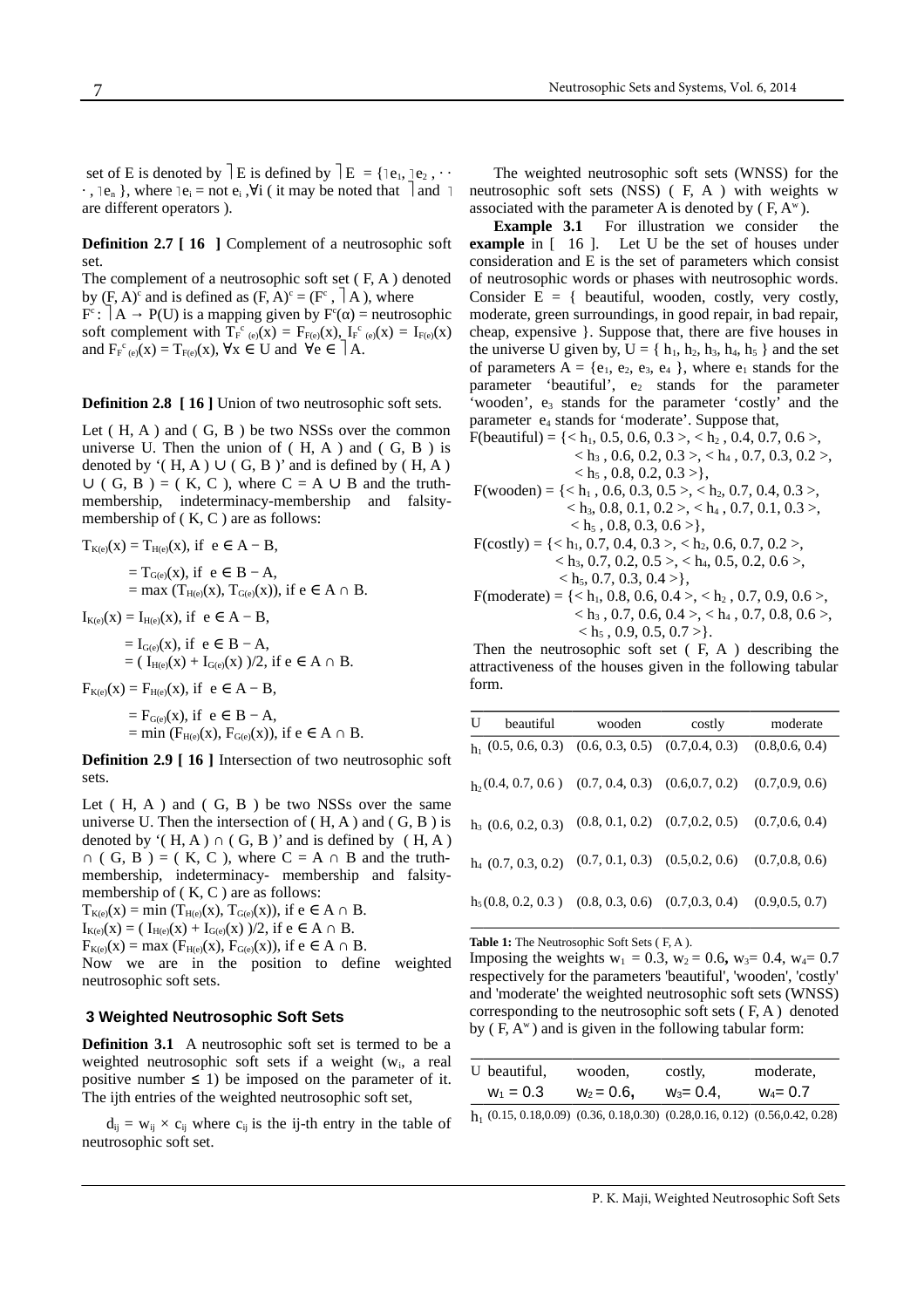| $h_2(0.12, 0.21, 0.18)$ (0.42, 0.24, 0.18) (0.24, 0.28, 0.08) (0.49, 0.63, 0.42)  |  |  |
|-----------------------------------------------------------------------------------|--|--|
| $h_3$ (0.18, 0.06, 0.18) (0.48, 0.06, 0.12) (0.28, 0.08, 0.20) (0.49, 0.42, 0.28) |  |  |
| $h_4$ (0.21, 0.09, 0.06) (0.42, 0.06, 0.18) (0.20, 0.08, 0.24) (0.49, 0.56, 0.42) |  |  |
| $h_5(0.24, 0.06, 0.09)$ (0.48, 0.18, 0.36) (0.28, 0.12, 0.16) (0.63, 0.35, 0.49)  |  |  |

Table 2: The Weighted Neutrosophic Soft Sets (F, A<sup>w</sup>).

#### **Definition 3.2** Subset of weighted NSS

Let ( $F$ ,  $A^w$ ) and ( $G$ ,  $B^w$ ) be two weighted neutrosophic soft sets over the common universe U.  $(F, A^w)$  is said to be weighted neutrosophic soft subset of  $( G, B^w )$  if  $A \subset B$ , and  $T_{F(e)}(x) \leq T_{G(e)}(x)$ ,  $I_{F(e)}(x) \leq I_{G(e)}(x)$ ,  $F_{F(e)}(x) \geq T_{G(e)}(x)$ ,  $\forall e \in A, x \in U$ .

We denote it by  $(F, A^w) \subseteq (G, B^w)$ .

 $(F, A^w)$  is said to be neutrosophic soft super set of  $(G, B^w)$ if ( G,  $B^{\omega}$  ) is a neutrosophic soft subset of ( F,  $A^{\omega}$  ). We denote it by ( F, A )  $\supseteq$  ( G, B ). It is to be noted that the weights w for A and B may not be same.

**Definition 3.3** Equality of two weighted neutrosophic soft sets.

Two WNSSs ( $F$ ,  $A^w$ ) and ( $G$ ,  $B^w$ ) over the common universe U are said to be equal if  $( F, A^w )$  is neutrosophic soft subset of  $( G, B^w )$  and  $( G, B^w )$  is neutrosophic soft subset of  $(F, A^w)$ . We denote it by  $(F, A^w) = (G, B^w)$ .

**Definition 3.4** NOT set of a set of parameters.

Let  $E = \{e_1, e_2, \dots, e_n\}$  be a set of parameters. The NOT set of E is denoted by  $\exists$  E is defined by E = { $\exists$ e<sub>1</sub>,  $\exists$ e<sub>2</sub>, · · · ,  $\lceil e_n \rceil$ , where  $\lceil e_i \rceil$  = not  $e_i$ ,  $\forall i$  ( it may be noted that  $\lceil$  and  $\lceil$ are different operators ).

**Definition 3.5** Complement of a weighted neutrosophic soft set.

The complement of a weighted neutrosophic soft set ( F,  $A^w$ ) denoted by  $(F, A^w)^c$  and is defined as

 $(F, A^w)^c = (F^c, A^w)$ , where  $F^c: |A^{\omega} \rightarrow P(U)$  is a mapping given by  $F<sup>c</sup>(e)$  = neutrosophic soft complement with  $T_{F}^{c}$ <sub>(e</sub><sup>w</sup><sub>)</sub>(x) =  $F_{F}^{c}$ <sub>(e</sub><sup>w</sup><sub>)</sub>(x),  $I_{F}^{c}$ <sub>(e</sub><sup>w</sup><sub>)</sub>(x) =  $I_{F}^{c}$ <sub>(e</sub><sup>w</sup><sub>)</sub>(x) and  $F_{F(e^W)}^{\ c}(\mathbf{x})=T_{F(e^W)}^{\ c}(\mathbf{x}).$ 

**Example 3.2** Consider the WNSS (F, A<sup>w</sup>) as in **example 3.1** above.

The tabular representation of the complement of  $(F, A^w)$ <sup>c</sup> is as below:

| U not beautiful, not wooden, not costly, |             |             | not moderate, |
|------------------------------------------|-------------|-------------|---------------|
| $w_1 = 0.3$                              | $w_2 = 0.6$ | $w_3 = 0.4$ | $W_4 = 0.7$   |

 $h_1$  (0.09, 0.18,0.15) (0.30,0.18, 0.36) (0.12,0.16, 0.28) (0.28,0.42, 0.56)

 $h_2(0.18, 0.21, 0.12)$   $(0.18, 0.24, 0.42)$   $(0.08, 0.28, 0.24)$   $(0.42, 0.63, 0.49)$ 

 $h_3$  (0.18, 0.06, 0.18) (0.12 0.06, 0.48) (0.20, 0.08, 0.28) (0.28, 0.42, 0.49)

 $h_4$  (0.06,0,09,0,21) (0.18,0.06, 0.42) (0.24,0.08, 0.20) (0.42,0.56, 0.49)

h5(0.09, 0.06, 0.24) (0.36,0.18, 0.48) (0.16,0.12, 0.28) (0.49,0.35, 0.63)

Table 3: The Weighted Neutrosophic Soft Sets (F, A<sup>w</sup>)<sup>c</sup>.

**Definition 3.6** Empty or Null neutrosophic soft set with respect to a parameter.

A weighted neutrosophic soft set ( $H$ ,  $A^w$ ) over the universe U is termed to be empty or weighted null neutrosophic soft set with respect to the parameter A if  $T_{H(e^{W})}(x) = 0,$ 

 $I_{\text{He}}^{w}$  (x) = 0 and  $F_{\text{He}}^{w}$  (x) = 0,  $\forall x \in U$ ,  $\forall e \in A$ .

In this case the weighted null neutrosophic soft set (WNNSS) is denoted by  $\Phi_A{}^w$ .

**Example 3.3** Let  $U = \{ h_1, h_2, h_3, h_4, h_5 \}$  the set of five houses be considered as the universal set and  $A =$ { beautiful, wooden, in the green surroundings } be the set of parameters that characterizes the houses. Consider the neutrosophic soft set  $(H, A^w)$  which describes the attractiveness of the houses and

H(beautiful,  $w_1 = 0.4$ )={ < h<sub>1</sub>, 0,0,0 >, < h<sub>2</sub>, 0,0,0 >,  $\langle h_3, 0, 0, 0 \rangle, \langle h_4, 0, 0, 0 \rangle, \langle h_5, 0, 0, 0 \rangle,$ 

H(wooden,  $w_2$ = 0.8)={< h<sub>1</sub>, 0,0,0 >, < h<sub>2</sub>, 0,0,0 >,  $\langle h_3, 0, 0, 0 \rangle, \langle h_4, 0, 0, 0 \rangle, \langle h_5, 0, 0, 0 \rangle,$ 

H(in the green surroundings,  $w_3 = 0.6$ )={< h<sub>1</sub>, 0,0,0 >,

 $\langle h_2, 0, 0, 0 \rangle, \langle h_3, 0, 0, 0 \rangle, \langle h_4, 0, 0, 0 \rangle, \langle h_5, 0, 0, 0 \rangle.$ 

Here the  $(H, A^w)$  is the weighted null neutrosophic soft set.

**Definition 3.7** Union of two weighted neutrosophic soft sets.

Let  $($  F,  $A^w$   $)$  and  $($  G,  $B^w$   $)$  be two WNSSs over the common universe U. Then the union of  $(F, A^w)$  and  $(G, B^w)$ is denoted by '( $F, A^w$ )  $□$  ( $G, B^w$ )' and is defined by  $(F, A^w) \sqcup (G, B^w) = (K, C^w)$ , where  $C = A \cup B$  and the truth-membership, indeterminacy-membership and falsitymembership of  $(K, C^w)$  are as follows:  $T_{K(e^{\mathbf{w}})}(x) = T_{F(e^{\mathbf{w}})}(x)$ , if  $e \in A - B$ ,  $=T_{\mathsf{Ge}}^{\mathsf{w}}(x)$ , if  $e \in B-A$ , = max. (w<sub>1</sub>,w<sub>2</sub>). max. (T<sub>F(e</sub><sup>w</sup>)(x),T<sub>G(e</sub><sup>w</sup>)(x)), if e ∈ A∩B,

$$
I_{K(e^{W})(X)} = I_{F(e^{W})(X)}, \text{ if } e \in A - B, = I_{G(e^{W})(X)}, \text{ if } e \in B - A,
$$

 $= (I_{F(e^{W})(X)} + I_{G(e^{W})(X)})/2$ , if e  $\in A \cap B$ ,

 $F_{K(e^{W})}(x) = F_{F(e^{W})}(x)$ , if  $e \in A - B$ ,  $=F_{\mathsf{Ge}}^{\mathsf{w}}(x)$ , if  $e \in B-A$ ,

= min. (w<sub>1</sub>,w<sub>2</sub>). min. (F<sub>F(e</sub><sup>w</sup><sub>)</sub>(x),F<sub>G(e</sub><sup>w</sup><sub>)</sub>(x)), if e ∈ A∩B,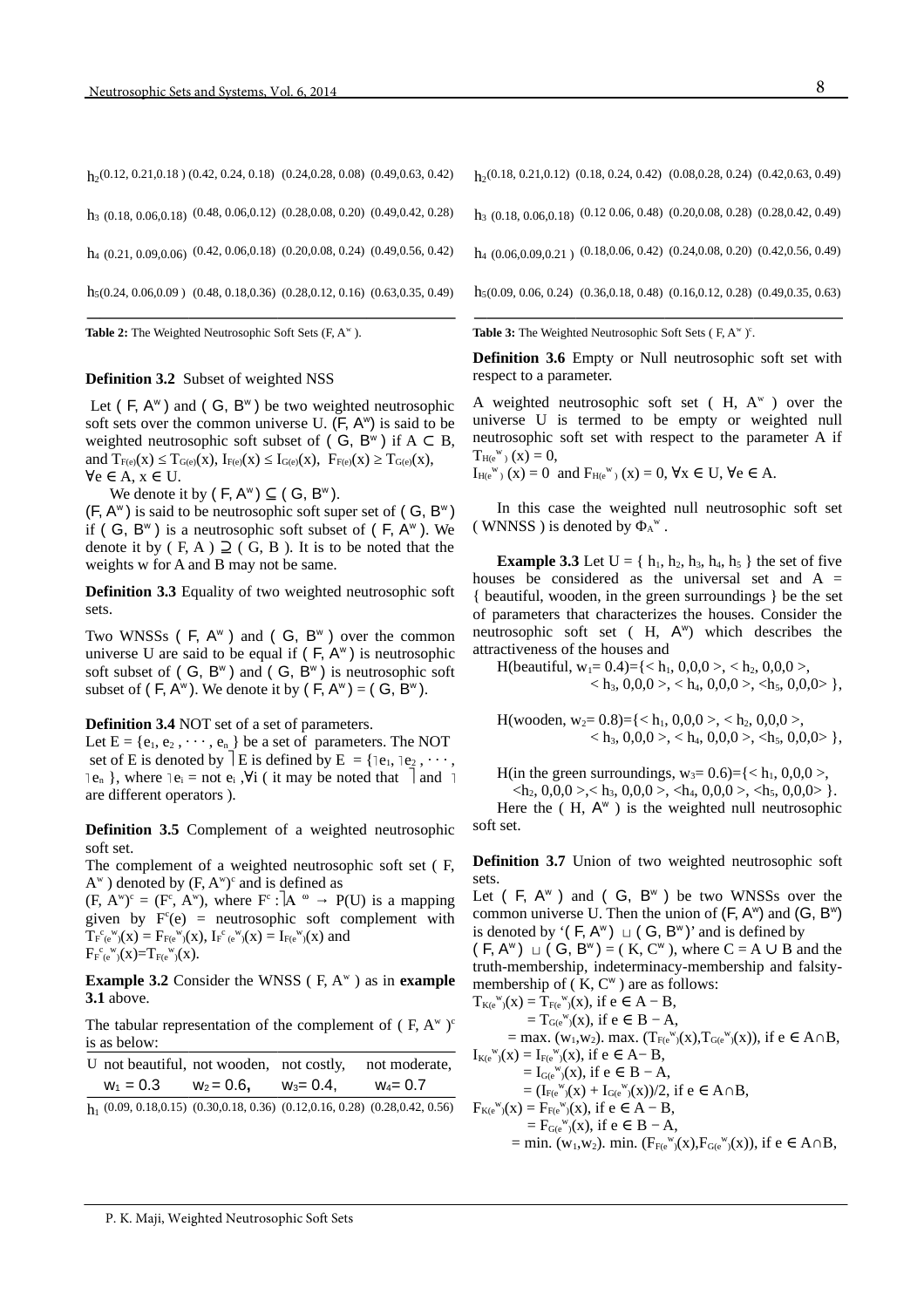| <b>Example 3.4</b> Let (F, $A^w$ ) and (G, $B^w$ ) be two WNSSs over the |  |
|--------------------------------------------------------------------------|--|
| common universe $U = \{ h_1, h_2, h_3, h_4, h_5 \}$ and their tabular    |  |
| representations are given below:                                         |  |

|                       | U              | beautiful        | wooden                                                         | moderate        |
|-----------------------|----------------|------------------|----------------------------------------------------------------|-----------------|
|                       | $h_1$          | (0.6., 0.3, 0.7) | (0.7, 0.3, 0.5)                                                | (0.6, 0.4, 0.5) |
|                       | h <sub>2</sub> | (0.5, 0.4, 0.5)  | (0.6, 0.7, 0.3)                                                | (0.6, 0.5, 0.4) |
| (F, A)                | $h_3$          | (0.7, 0.4, 0.3)  | (0.7, 0.3, 0.5)                                                | (0.7, 0.4, 0.5) |
|                       | h <sub>4</sub> | (0.8, 0.4, 0.7)  | (0.6, 0.3, 0.6)                                                | (0.7, 0.5, 0.6) |
|                       | h <sub>5</sub> | (0.6, 0.7, 0.2)  | (0.7, 0.3, 0.4)                                                | (0.8, 0.6, 0.5) |
| weight                |                | $w_1 = 0.4$      | $w_2 = 0.3$                                                    | $w_3 = 0.6$     |
|                       | $h_1$          |                  | $(0.24, 0.12, 0.28)$ $(0.21, 0.09, 0.15)$ $(0.36, 0.24, 0.30)$ |                 |
|                       | h <sub>2</sub> |                  | $(0.20, 0.16, 0.20)$ $(0.18, 0.21, 0.09)$ $(0.36, 0.30, 0.24)$ |                 |
| $(F, A^{\mathsf{w}})$ | $h_3$          |                  | $(0.28, 0.16, 0.12)$ $(0.21, 0.09, 0.15)$ $(0.42, 0.24, 0.30)$ |                 |
|                       | $\rm{h}_4$     |                  | $(0.32, 0.16, 0.28)$ $(0.18, 0.09, 0.18)$ $(0.42, 0.30, 0.36)$ |                 |

 $h_5$  (0.24, 0.28, 0.08) (0.21, 0.09, 0.12) (0.48, 0.36, 0.30)

|  |  | <b>Table 4:</b> The Weighted Neutrosophic Soft Sets ( $F, A^w$ ). |  |  |  |
|--|--|-------------------------------------------------------------------|--|--|--|
|--|--|-------------------------------------------------------------------|--|--|--|

|            | U                   | costly                                   | moderate                                 |
|------------|---------------------|------------------------------------------|------------------------------------------|
|            | $h_1$               | (0.7, 0.6, 0.6)                          | (0.7, 0.8, 0.6)                          |
|            | h,                  | (0.8, 0.4, 0.5)                          | (0.8, 0.8, 0.3)                          |
| (G, B)     | h                   | (0.7, 0.4, 0.6)                          | (0.5, 0.6, 0.7)                          |
|            | h <sub>4</sub>      | (0.6, 0.3, 0.5)                          | (0.8, 0.5, 0.6)                          |
|            | h <sub>5</sub>      | (0.8, 0.5, 0.4)                          | (0.6, 0.3, 0.5)                          |
|            |                     |                                          |                                          |
| weight     |                     | $w_1 = 0.3$                              | $w_3 = 0.4$                              |
|            | $h_1$               | (0.21, 0.18, 0.18)                       | (0.28, 0.32, 0.24)                       |
|            | h,                  | (0.24, 0.12, 0.15)                       | (0.32, 0.32, 0.12)                       |
| $(G, B^w)$ | h                   | (0.21, 0.12, 0.18)                       | (0.20, 0.24, 0.28)                       |
|            | h<br>h <sub>5</sub> | (0.18, 0.09, 0.15)<br>(0.24, 0.15, 0.12) | (0.32, 0.20, 0.24)<br>(0.24, 0.12, 0.20) |

Table 5: The Weighted Neutrosophic Soft Sets (G, B<sup>w</sup>).

Then the tabular representation of their union ( $K, C^{\omega}$ ) =  $(F, A^w) \sqcup (G, B^w)$  is as below:

| U | beautiful                                                                 | wooden | costly | moderate |
|---|---------------------------------------------------------------------------|--------|--------|----------|
|   | $h_1$ (0.24,0.12,0.28) (0.21,0.09,0.15) (0.21,0.18,0.18) (0.42,0.28,0.20) |        |        |          |
|   | $h_2$ (0.20,0.16,0.20) (0.18,0.21,0.09) (0.24,0.12,0.15) (0.48,0.31,0.12) |        |        |          |
|   | $h_3$ (0.28,0.16,0.12) (0.21,0.09,0.15) (0.21,0.12,0.18) (0.42,0.24,0.20) |        |        |          |
|   | $h_4$ (0.32,0.16,0.28) (0.18,0.09,0.18) (0.18,0.09,0.15) (0.36,0.25,0.24) |        |        |          |
|   | $h_5$ (0.24,0.28,0.08) (0.21,0.09,0.12) (0.24,0.15,0.12) (0.48,0.24,0.20) |        |        |          |
|   | <b>THE CTU WILL INT</b> . It CLC . IT OWN                                 |        |        |          |

Table 6: The Weighted Neutrosophic Soft Sets (K, C<sup>w</sup>).

**Definition 3.8** Intersection of two weighted neutrosophic soft sets.

Let  $($  F,  $A^w$   $)$  and  $($  G,  $B^w$   $)$  be two WNSSs over the common universe U. Then the intersection of  $(F, A^w)$  and  $(G, B^{\mathsf{w}})$  is denoted by '(F, A<sup>w</sup>)  $\sqcap$  (G, B<sup>w</sup>)' and is defined by  $(F, A^w) \sqcap (G, B^w) = (K, C^w)$ , where  $C = A \cup B$  and the truth-membership, indeterminacy-membership and falsity-membership of  $(K, C^w)$  are as follows:

$$
\begin{array}{l} T_{K(e^w)}(x) = T_{F(e^w)}(x), \text{ if } e \in A - B, \\qquad \qquad = T_{G(e^w)}(x), \text{ if } e \in B - A, \\qquad \qquad = \min. \ (w_1,w_2). \ \min. \ (T_{F(e^w)}(x),T_{G(e^w)}(x)), \text{ if } e \in A \cap B, \\ I_{K(e^w)}(x) = I_{F(e^w)}(x), \text{ if } e \in A - B, \\qquad \qquad = I_{G(e^w)}(x), \text{ if } e \in B - A, \\qquad \qquad = (I_{F(e^w)}(x) + I_{G(e^w)}(x))/2, \text{ if } e \in A \cap B, \\ F_{K(e^w)}(x) = F_{F(e^w)}(x), \text{ if } e \in A - B, \\qquad \qquad = F_{G(e^w)}(x), \text{ if } e \in B - A, \\qquad \qquad = \max. \ (w_1,w_2). \ \max. \ (F_{F(e^w)}(x),F_{G(e^w)}(x)), \text{ if } e \in A \cap B, \end{array}
$$

**Example 3.5** Consider the WNSSs  $(F, A^w)$  and  $(G, B^w)$ as in **example 3.4,** then their intersection is given in the following tabular form:

| U | beautiful | wooden | costly | moderate                                                                           |
|---|-----------|--------|--------|------------------------------------------------------------------------------------|
|   |           |        |        | $h_1$ (0.24,0.12,0.28) (0.21,0.09,0.15) (0.21,0.18,0.18) (0.24,0.28,0.36)          |
|   |           |        |        | $h_2$ (0.20,0.16,0.20) (0.18,0.21,0.09) (0.24,0.12,0.15) (0.24,0.31,0.24)          |
|   |           |        |        | $h_3$ (0.28,0.16,0.12) (0.21,0.09,0.15) (0.21,0.12,0.18) (0.20,0.24,0.42)          |
|   |           |        |        | h <sub>4</sub> (0.32,0.16,0.28) (0.18,0.09,0.18) (0.18,0.09,0.15) (0.28,0.25,0.36) |
|   |           |        |        | $h_5(0.24, 0.28, 0.08)(0.21, 0.09, 0.12)(0.24, 0.15, 0.12)(0.24, 0.24, 0.30)$      |
|   |           |        |        |                                                                                    |

Table 7: The Weighted Neutrosophic Soft Sets (F, A<sup>w</sup>)  $\sqcap$  (G, B<sup>w</sup>)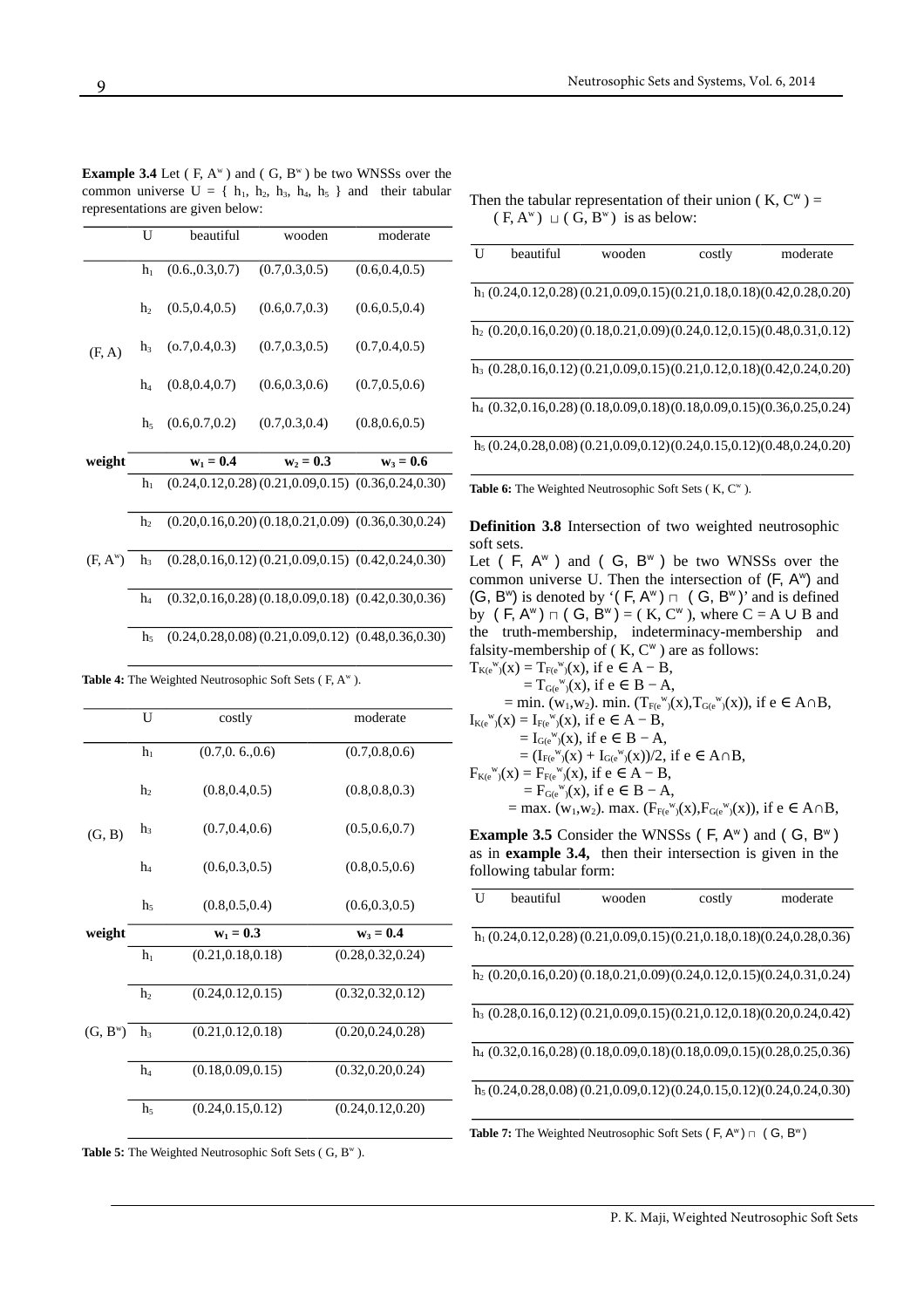Consider  $(F, A^w)$ ,  $(G, B^w)$  and  $(K, C^w)$  be three WNSSs over the common universe U. Based on the definitions of union and intersections of them we have the following Propositions:

#### **Proposition: 3.1**

- i. ( F, A<sup>w</sup>) **⊔** ( F, A<sup>w</sup>) = ( F, A<sup>w</sup>). ii.  $(F, A^w) \Box (G, B^w) = (G, B^w) \Box (F, A^w)$ . iii.  $(F, A^w)$  **⊓**  $(F, A^w) = (F, A^w)$ .
- iv.  $(F, A^w)$  **⊓**  $(G, B^w) = (G, B^w)$  **⊓**  $(F, A^w)$ .

**Proof:** Proofs being straightforward are not given.

#### **Proposition: 3.2**

- i.  $(F, A^w)$  **⊔**  $[(G, B^w)$  **⊔**  $(K, C^w)]$  $= [(F, A^{\mathsf{w}}) \blacksquare (G, B^{\mathsf{w}})] \blacksquare (K, C^{\mathsf{w}}).$ ii. ( F, A<sup>w</sup>) **⊓** [( G, B<sup>w</sup>) **⊓** ( K, C<sup>w</sup>)]  $=$  [( F, A<sup>w</sup>) **⊓** ( G, B<sup>w</sup>)] **⊓** ( K, C<sup>w</sup>). iii.  $(F, A^w)$  **⊔**  $[(G, B^w)$  ⊓  $(K, C^w)]$
- = [( F, A<sup>w</sup>) **⊔**( G, B<sup>w</sup>)] **⊓** [( F, A<sup>w</sup>)**⊓ (** K, C<sup>w</sup>)]. iv. ( F, A<sup>w</sup>) **⊓** [( G, B<sup>w</sup>) **⊔** ( K, C<sup>w</sup>)]  $=$  [( F, A<sup>w</sup>) **⊓** ( G, B<sup>w</sup>)] **⊔** [( F, A<sup>w</sup>)**⊓** ( K, C<sup>w</sup>)].

**Proofs:** Proofs being straightforward are not given.

We can verify the De Morgan's laws in case of union and intersection of two WNSSs.

#### **Proposition: 3.3**

**i.**  $[(F, A^w) \Pi (G, B^w)]^c = (F, A^w)^c \Pi (G, B^w)^c$ . **ii.**  $[(F, A^w) \square (G, B^w)]^c = (F, A^w)^c \square (G, B^w)^c$ .

**Proof: (i).** Let  $(K, D^w) = (F, A^w)$   $\pi(G, B^w)$ . Therfore  $T_{K(e^{W})(X)} = T_{F(e^{W})(X)}$ , if  $e \in A - B$ ,  $=T_{\mathsf{Ge}}^{\mathsf{w}}(x)$ , if  $e \in B-A$ , = min. (w<sub>1</sub>,w<sub>2</sub>). min. (T<sub>F(e</sub><sup>w</sup>)(x),T<sub>G(e</sub><sup>w</sup>)(x)), if e ∈ A∩B,  $I_{K(e^{W})(X)} = I_{F(e^{W})(X)}$ , if  $e \in A - B$ ,  $= I_{\mathsf{G}(e^{W})}(x)$ , if  $e \in B - A$ ,  $= (I_{F(e^{W})(X)} + I_{G(e^{W})(X)})/2$ , if e  $\in A \cap B$ ,  $F_{K(e^{W})(X)} = F_{F(e^{W})(X)}$ , if  $e \in A - B$ ,  $=F_{\mathsf{G}(e^{\mathsf{W}})}(x)$ , if  $e \in B-A$ , = max. (w<sub>1</sub>,w<sub>2</sub>). max. (F<sub>F(e</sub><sup>w</sup><sub>)</sub>(x),F<sub>G(e</sub><sup>w</sup><sub>)</sub>(x)), if e ∈ A∩B, So,  $T_{K}^{c}{}_{(e)}^{w}(x) = F_{F(e)}^{w}(x)$ , if  $e \in A - B$ ,  $=F_{\mathsf{G}(e^{\mathsf{W}})}(x)$ , if  $e \in B-A$ , = max. (w<sub>1</sub>,w<sub>2</sub>). max. (F<sub>F(e</sub><sup>w</sup>)(x), F<sub>G(e</sub><sup>w</sup>)(x)), if e ∈ A∩B,  $I_{K}^{c}{}_{(e}^{w})$ (x) =  $I_{F(e}^{w})$ (x), if e  $\in$  A – B,  $= I_{\mathsf{Ge}}^w(x)$ , if  $e \in B - A$ ,  $= (I_{F(e^{W})(X)} + I_{G(e^{W})(X)})/2$ , if e  $\in A \cap B$ ,  $F_{K}^{c}{}_{(e}^{w})$ (x) =  $T_{F(e}^{w})$ (x), if e  $\in$  A – B,  $=T_{\mathsf{G}(e^{W})}(x)$ , if  $e \in B-A$ , = min. (w<sub>1</sub>,w<sub>2</sub>). min. (T<sub>F(e</sub><sup>w</sup><sub>)</sub>(x),T<sub>G(e</sub><sup>w</sup><sub>)</sub>(x)), if e ∈ A∩B. Again for  $(F, A^w)^c$   $\Box$   $(G, B^w)^c$ , let  $(P, D^w) = (H, A^w)^c$ ,  $(Q, E^w) = (G, B^w)^c$  and  $(R, S^w) = (P, D^w)^c \Box (Q, E^w)$ , where  $S = D \cup E$ .

Therefore,

$$
\begin{array}{ll} T_{R(e^{w})}(x)=T_{p}{}^c{}_e{}^w{}_j(x)=F_{H(e^{w})}(x), \ \text{if}\ e\in A-B,\\ \qquad \ \ =T_{Q}{}^c{}_e{}^w{}_j(x)=F_{G(e^{w})}(x), \ \text{if}\ e\in B-A,\\ \qquad \ \ =\max. \ (w_1,w_2). \ \max. \ (T_{p}{}^c{}_e{}^w{}_j(x),T_{q}{}^c{}_e{}^w{}_j(x))=\max.\\ (w_1,w_2). \ \max(F_{H(e^{w})}(x),\ F_{G(e^{w})}(x)), \ \text{if}\ e\in A\cap B.\end{array}
$$

$$
\begin{aligned} I_{R(e^{W})}(x)&=(I_{P}{}^{c}{}_{(e^{W})}(x)+I_{q}{}^{c}{}_{(e^{W})}(x))/2=(I_{H(e^{W})}(x)+I_{G(e^{W})}(x))/2,\ if\\ &e\in A\cap B,\\ &=I_{P}{}^{c}{}_{(e^{W})}(x)=I_{H(e^{W})}(x),\ if\ e\in A-B,\\ &=I_{Q}{}^{c}{}_{(e^{W})}(x)=I_{G(e^{W})}(x),\ if\ e\in B-A,\end{aligned}
$$

$$
F_{R(e^{w})}(x) = F_{p^{c}(e^{w})}(x) = T_{H(e^{w})}(x), \text{ if } e \in A - B, \n= F_{Q^{c}(e^{w})}(x) = T_{G(e^{w})}(x), \text{ if } e \in B - A, \n= min. (w1,w2), min. (F_{p^{c}(e^{w})}(x), F_{q^{c}(e^{w})}(x)) = min. \n(w1,w2), min(TH(e^{w})(x), TG(e^{w})(x)), \text{ if } e \in A \cap B. \nThus the result is proved.
$$

**Proof (ii).** The proof is similar to the proof of (i).

#### **Definition 3.9** AND operations of two WNSSs.

Let  $(F, A^w)$  and  $(G, B^w)$  be two WNSSs over the common universe U. Then the 'AND' operation of  $(F, A<sup>w</sup>)$  and (G, B<sup>w</sup>) is denoted by '  $|F,A^{\hat{w}}| \wedge |G,B^w|$  ' and is defined by  $(F, A^W) \wedge (G, B^W) = (K, C^W)$ , where  $C = A \times B$  and the truthmembership, indeterminacy-membership and falsitymembership of  $(K, C^w)$  are as follows:  $T_{K(\alpha^{\vee}, \beta^{\vee})}(x) = \min. (w_1, w_2). \min. (T_{F(\alpha)}(x), T_{G(\beta)}(x)),$  $\forall \alpha \in A, \ \forall \beta \in B,$  $I_{K(\alpha^w, \beta^w)}(x) = (T_{F(\alpha^w)}(x) + T_{G(\beta^w)}(x))/2, \forall \alpha \in A, \forall \beta \in B,$  $F_{K(\alpha^W, \beta^W)}(x) = \max$ . (w<sub>1</sub>,w<sub>2</sub>). max. ( $F_{F(\alpha)}(x)$ ,  $F_{G(\beta)}(x)$ ),  $\forall \alpha \in A$ ,  $\forall \beta \in B$ .

**Example 3.6** Consider the **example 3.5** above. The tabular representation of the WNSS  $|F,A^w| \wedge |G,B^w|$  is given below:

|         | U (beautiful, (beautiful, | (wooden, | (wooden,  |                                                                                                     | (moderate, (moderate, |
|---------|---------------------------|----------|-----------|-----------------------------------------------------------------------------------------------------|-----------------------|
| costly) | moderate)                 | costly)  | moderate) | costly)                                                                                             | moderate)             |
|         |                           |          |           |                                                                                                     |                       |
|         |                           |          |           | $h_1(0.18, 0.15, (0.24, 0.22, 0.021, 0.135, (0.21, 0.205, (0.18, 0.21, 0.024, 0.28, 0.024, 0.024))$ |                       |
| 0.28    | .28)                      | 0.18)    | 0.24)     | .36)                                                                                                | .36)                  |
|         |                           |          |           | $h_2$ (0.15,0.14, (0.20,0.24,0 (0.18,0.165, (0.18,0.165, (0.18,0.21,0 (0.24,0.31,0)                 |                       |
| 0.20)   | .20)                      | 0.15)    | 0.12)     | .30)                                                                                                | .24)                  |
|         |                           |          |           | $h_3$ (0.21,0.14, (0.20,0.20,0 (0.21,0.105, (0.15,0.165, (0.21,0.18,0 (0.26,0.24,0)                 |                       |
| 0.24)   | .28)                      | 0.18)    | 0.28)     | .36)                                                                                                | .42)                  |
|         |                           |          |           | $h_4$ (0.18,0.125(0.32,0.185, (0.18,0.09,0 (0.18,0.145, (0.18,0.195, (0.28,0.25,0)                  |                       |
| ,0.28)  | 0.28                      | .18)     | 0.24)     | 0.36)                                                                                               | .36)                  |
|         |                           |          |           | $h5(0.18, 0.215(0.24, 0.20, 0.021, 0.12, 0.018, 0.105, (0.24, 0.255, (0.24, 0.24, 0.24, 0.24))$     |                       |
| ,0.16)  | .20)                      | .12)     | 0.20)     | (0.30)                                                                                              | .30)                  |
|         |                           |          |           |                                                                                                     |                       |

**Table 8:** The Weighted Neutrosophic Soft Sets  $|F,A^W| \wedge |G,B^W|$ 

#### **Definition 3.10.** OR operations of two WNSSs.

If ( $F, A^w$ ) and ( $G, B^w$ ) be two WNSSs over the common universe U then  $($  F, A<sup>w</sup>  $)$  **OR**  $($  G, B<sup>w</sup>  $)$ <sup>'</sup> denoted by